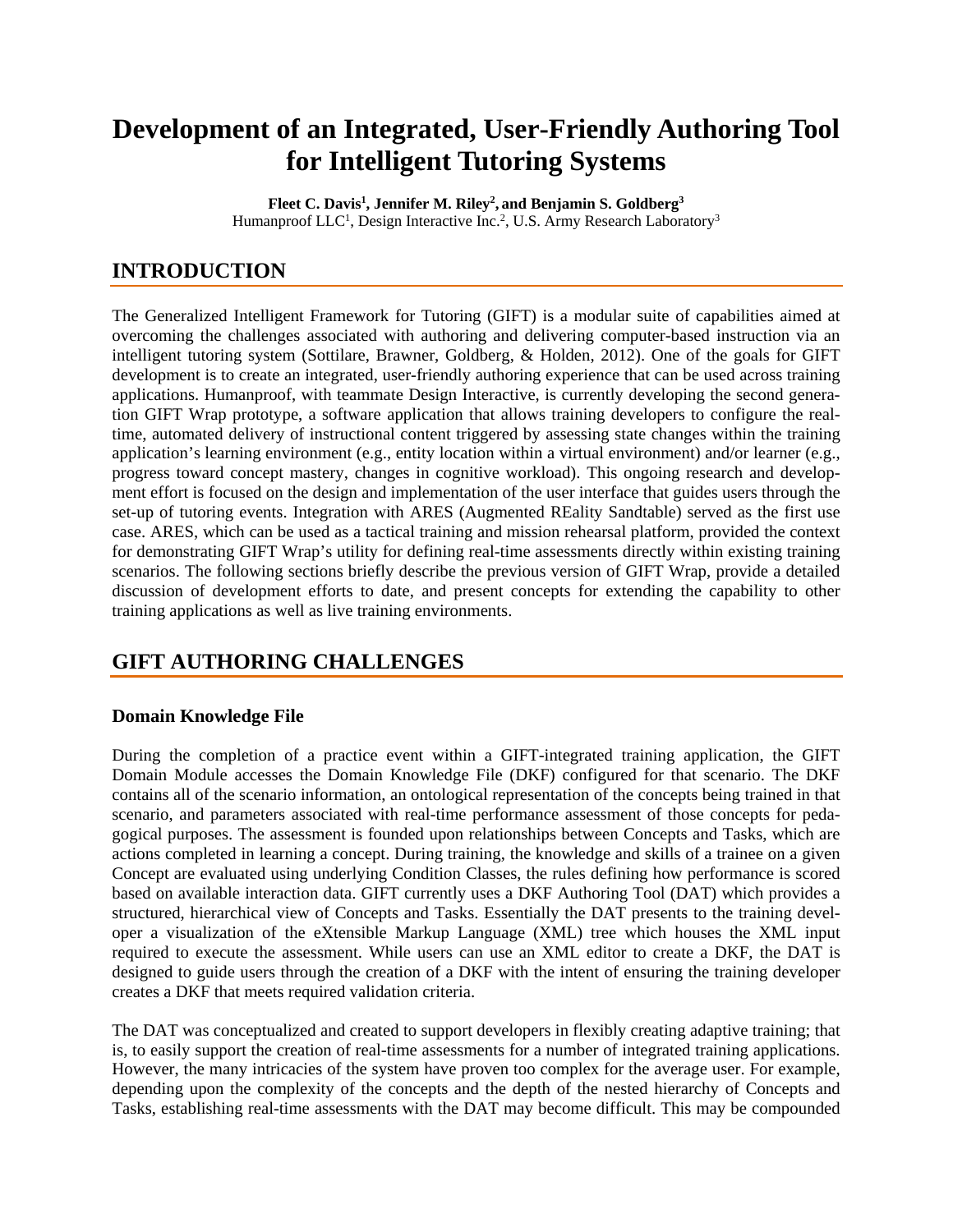when any number of strategies could be implemented to invoke the start of a real-time assessment or be executed following the comparison of user performance to assessment criteria. The interrelationships make comprehending the structure of the DKF and the resulting real-time assessment challenging. In fact, Shute, Ventura, Small & Goldberg (2013) described the need for users to encode conditions and instructional strategies in a DKF for real-time assessment, and highlighted the potential difficulty in understanding the structure and function of the DKF. Given the variety of training applications that can be utilized with the GIFT framework and the variety of ways performance can be assessed, users often need a high degree of skill to correctly encode Condition Classes and Strategies for the real-time assessment, as well as to create a DKF that is valid for use within the selected training application. Furthermore, as GIFT matures, more training applications may be integrated into the framework, leading to the need for substantially different conditions for performance assessment than are currently present. Currently Condition Classes are created for specific tasks via custom Java classes in the source code that are referenced by the DKF XML. GIFT currently presents any number of Condition Classes to users during the set-up of a course, but only a few may relate to the training application actually being used. If a Condition Class that is needed is not available, one must be created by building the appropriate Java classes in the source code and recompiling before building the DKF. The current DAT interface can be improved to better support users in DKF development and expand capabilities for configuring Condition Classes given functional capabilities and underlying data structures of existing and emerging GIFT training applications.

#### **Disconnect between GIFT and Training Applications**

In addition to the difficulty in creating a DKF in absence of key XML technical skills and creation of new Condition Classes for training applications, the current GIFT user must work within the GIFT course authoring application as well as any scenario or course authoring module of the selected training application to set up a course. Currently, while communication "gateways" exist between GIFT and various training applications, there is no real-time communication between the entities during the set-up of scenarios and the associated real-time assessments. As such, users must complete some set-up tasks with GIFT and then independently set-up other aspects of the scenario and or training via the training application. Currently, very limited interface support or direct integration exists that would allow a user to author a DKF while simultaneously (without cumbersome toggling) accessing or retrieving necessary data from the training application to set up task parameters, scoring conditions, or instructional strategies. Work toward supporting seamless integration for the set-up of GIFT courses would improve upon the user experience and perhaps speed up the course development process while reducing human error associated with complicated authoring functions.

# **AUTHORING WITH GIFT WRAP**

#### **First Generation**

As previously discussed in this paper, one of the barriers to authoring in GIFT is configuring the DKF to create a set of assessments and instructional strategies for use with a particular training application. The first generation of GIFT Wrap addressed this challenge by providing capabilities for training developers to author tutoring content while simultaneously interacting with a training application's content creation tools (Hoffman, Markuck, & Goldberg, 2014). This first generation of GIFT Wrap was designed for integration with the ARES training application and provided training developers with the ability to create survey assessments of comprehension (i.e., a check on learning (COL)) including selecting specific survey response options directly from the content creation interface used by the training application (i.e., ARES terrain map). GIFT Wrap effectively provided a user-friendly tool for creating COL items and eliminated the disconnect between the two applications via its blended authoring environment (see Figure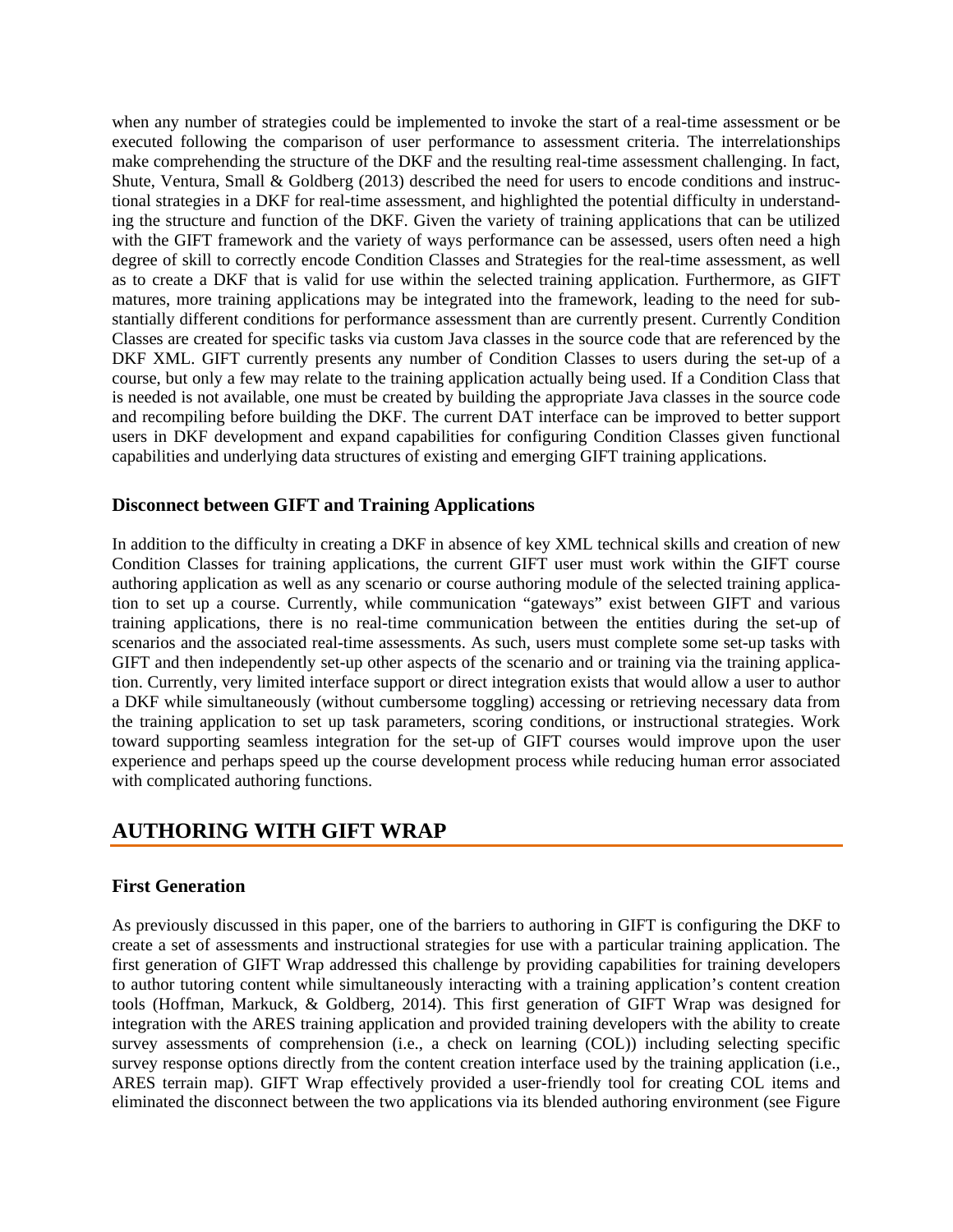1). This improved design significantly reduced the challenges associated with creating survey assessments that referenced scenario objects within a given training application. However, this first generation of GIFT Wrap functionality was limited to the COL. A substantial amount of additional tools and interface enhancements were needed to provide a solution encompassing the entire breadth of the ever increasing DKF functionality.



**Figure 1. GIFT Wrap authoring experience showing a blended authoring environment with COL creation (left) and training application content creation (right).**

#### **Second Generation**

Currently under development, the second generation of GIFT Wrap functionality aims to build upon the existing GIFT Wrap functionality by (1) providing a user-friendly tool for creating, configuring, and managing a DKF, including support for existing and future real-time assessments, and (2) further reducing the disconnect between authoring in GIFT and authoring within a training application's content creation environment. The following sections describe each of these efforts in greater detail.

#### *User-friendly Authoring Interface*

As previously stated, users often need a high degree of skill to create a DKF that is valid for use within the selected training application. The second generation of GIFT Wrap seeks to address the technical skills gap by providing an intuitive user interface (UI) for authoring a custom DKF. First, the organization of Tasks and Concepts has been restructured into a tree-like menu (see Figure 2) of "Tutoring Events". This menu is always visible to the user allowing them to view the entire set of Tasks and Concepts at their preferred level of detail by collapsing or expanding the menu for each Task. Furthermore, the menu is purposely designed to guide the user through each step including creating a Task and then configuring the Start Trigger, set of Concepts, and finally the End Trigger. Feedback on the user's progress is provided in the form of checkmarks indicating whether or not a particular step in the process has been completed.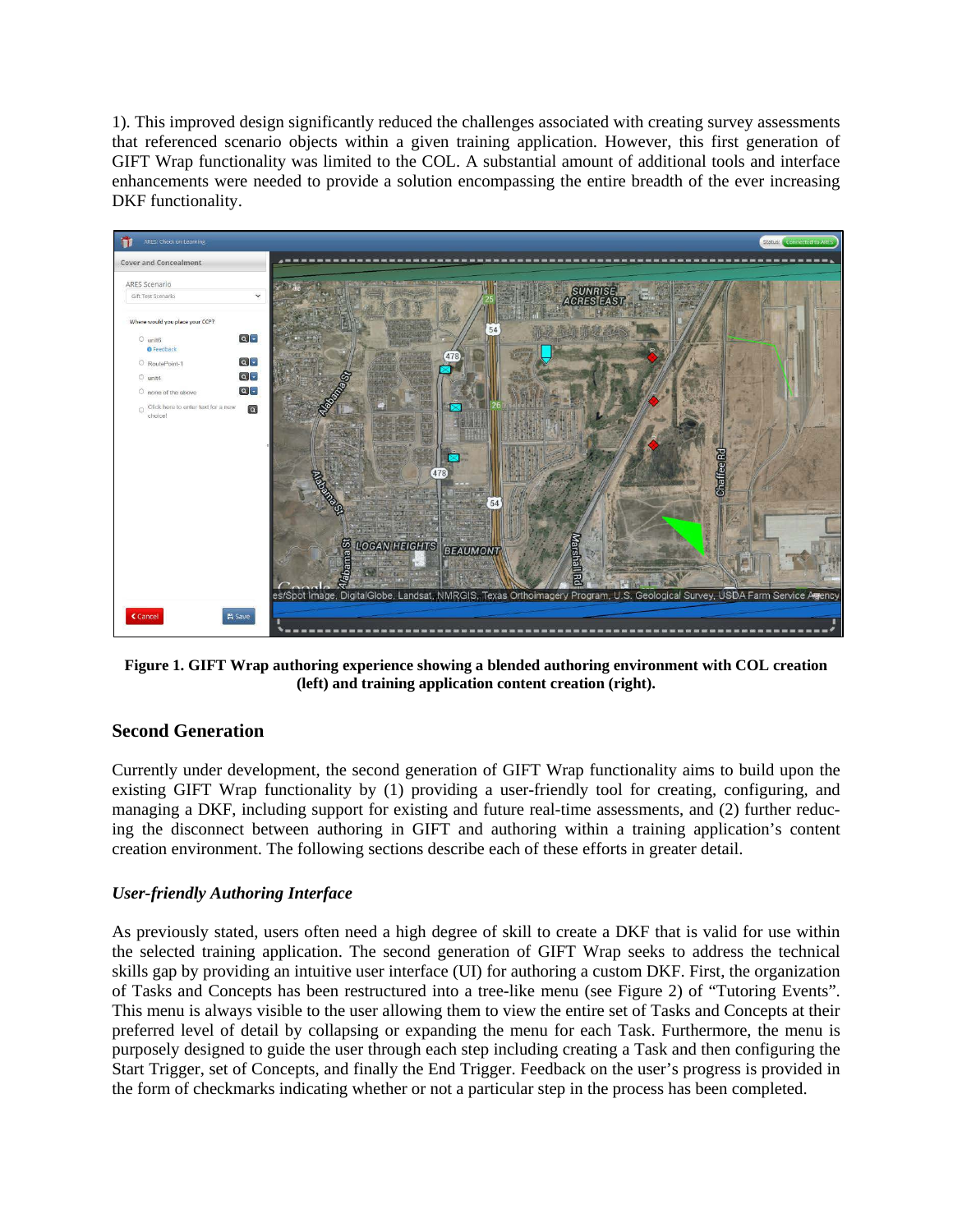

**Figure 2. Tutoring Events menu guiding the user through creating a Task, configuring the Start Trigger, creating a set of Concepts, and configuring the End Trigger.**

Consider the following example of how a user would interact with the Tutoring Events menu. A training developer is authoring a course on land navigation. As part of the course, the training developer would like the learner to be assessed on their mastery of map symbology using the ARES training application. Specifically, the training developer will require the learner to complete an activity that involves responding to a COL that requires them to identify two supplementary terrain features. Proceeding through each step presented by the Tutoring Events menu, they would first add and name a task "LandNav" symbols. Next, the training developer would configure a Start Trigger. In this case, they select a Timer trigger set to go off five minutes after the ARES scenario is presented. Next, the training developer would add a Concept and name it "Supplementary Terrain Features". This Concept will be assessed using a COL. After configuring the COL including the query text (i.e., Please identify two supplementary terrain features.) and response options (e.g., cut icon, fill icon), the training developer would configure an End Trigger. In this case, they select a Concept Ended trigger that will be activated once the learner completes the COL. The process is now complete unless the Training Developer would like to add additional Tasks and Concepts. While this menu is designed to support a linear process flow such as the one described in this example, it is also intended to be flexible enough to avoid hindering more advanced users.

Second, GIFT Wrap provides a redesigned interface for configuring real-time assessments and Strategies for each Concept (see Figure 3). Real-time assessments are now framed as "Learner Tasks" or activities that a learner must complete during interaction with the training application for the purpose of evaluating their mastery of a particular Concept or one of its components. Within the GIFT Wrap, each Condition Class will have its own custom-designed UI elements based on the assessment schema defined in the source code. It is also worth noting that only those Condition Classes compatible with a specific training application will be made available to the user during the authoring workflow, as it will enable a developer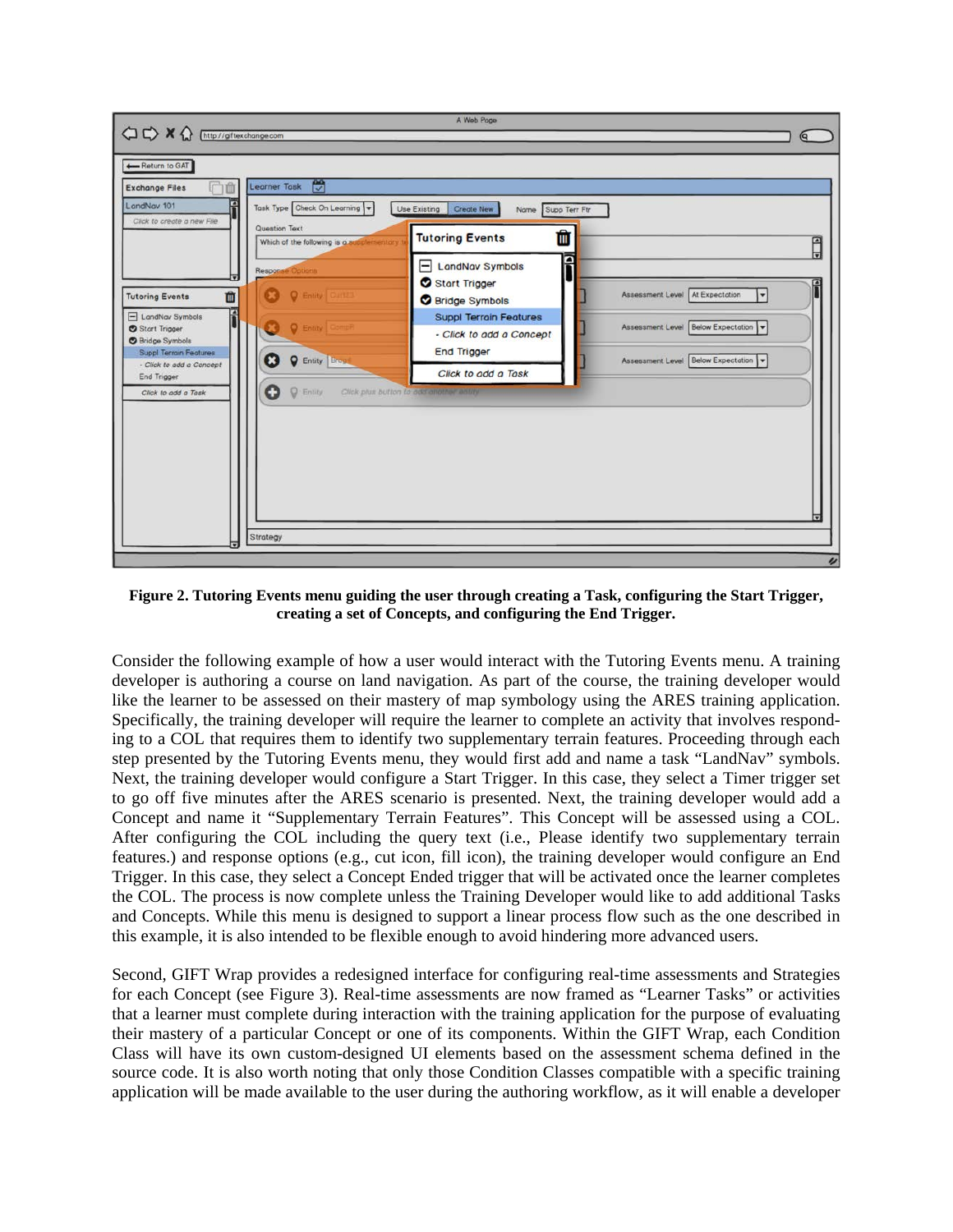to understand the types of tasks and interactions they can configure their concept assessments around. For example, a new Condition Class known as a "Layout Task" has been developed specifically for use with ARES and other similar terrain associated related training applications. The Layout Task is designed to assess the degree to which a learner can place icons in the correct location on a presented twodimensional space. In the current generation of GIFT Wrap, the task involves learners placing map icons in the correct location on an ARES presented terrain map. Again, in an effort to improve usability, the GIFT Wrap user is provided with an intuitive UI for authoring the query regarding positioning map symbology on the terrain, selecting the correct position of each element and corresponding tolerance for error, and configuring the assessment logic for each potential response from the learner. GIFT Wrap then translates the user's selections into inputs for the associated XML schema, automatically creating the DKF, in a manner that is transparent to the user.

No programming skills are required to configure the Learner Task and/or other Condition Classes available in the current generation of GIFT Wrap. Additionally, where possible, common UI elements are used for similar types of Condition Classes. For example, the COL Learner Task, which also requires the learner to select icons from the ARES terrain map, uses an almost identical UI and follows a similar process. Standardizing the UI across related or common functionality increases the usability of the tool by allowing users to quickly recognize and operate familiar functionality they've already learned to use.



**Figure 3. Flexible UI for configuring Condition Classes (Learner Tasks) and Strategies.**

While the current generation of GIFT Wrap focuses on real-time assessments, including their underlying Condition Classes, relevant to ARES, future iterations of the tool will be developed that continue to incorporate the many available Condition Classes used by a DKF into the user-friendly Learner Task UI provided by GIFT Wrap. As other training applications and environments (e.g., interactive gaming environments) are explored, efforts will be made to identify new kinds of assessments, prioritize the most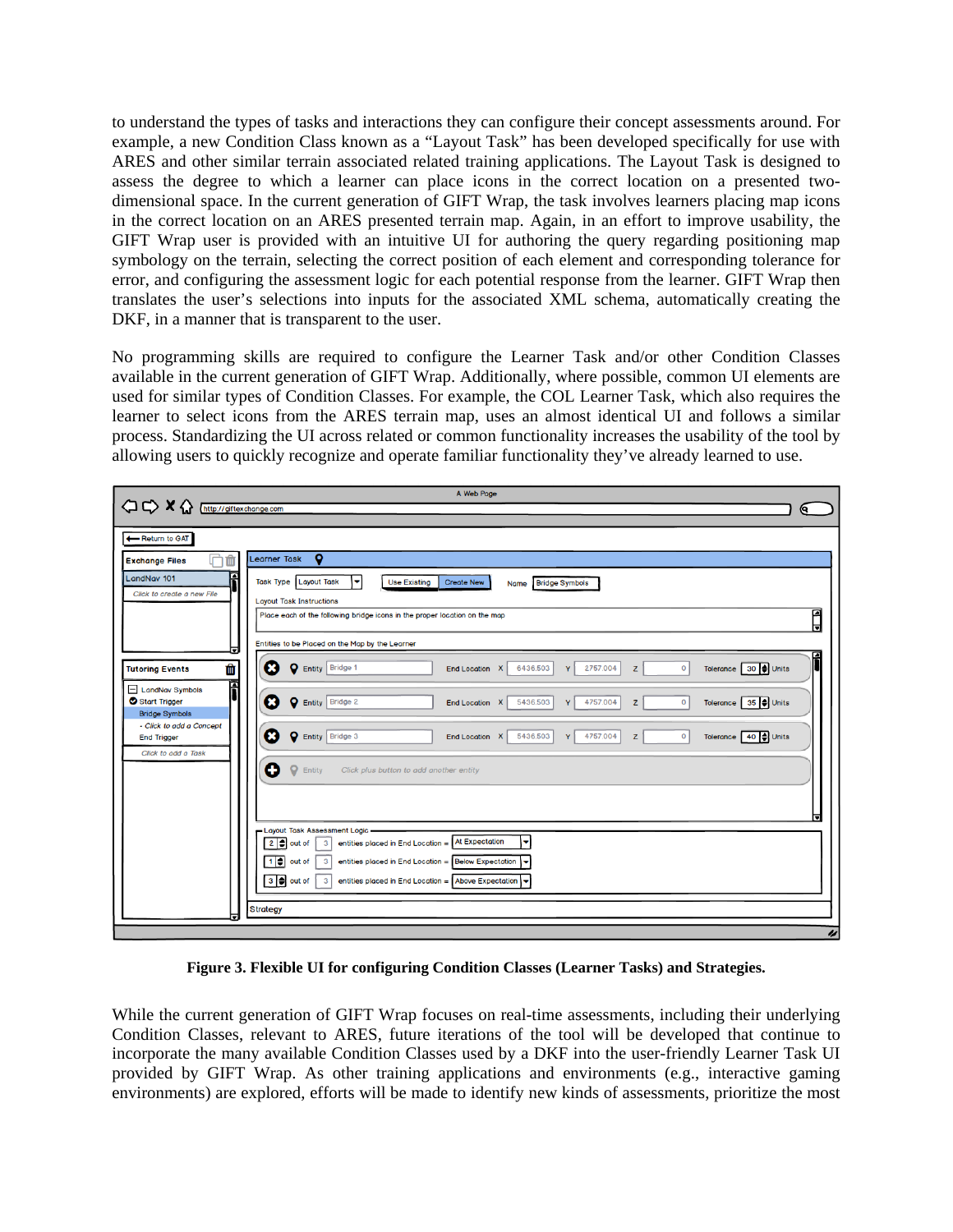useful functionality for development, and to standardize functionality where possible to maintain a usercentered approach to authoring tool development.

#### *Blended Authoring Environments*

As previously stated, the first generation of GIFT Wrap established a blended authoring environment for creating COL survey assessments alongside the ARES content creation tool all within the confines of a single screen. The second generation of GIFT Wrap seeks to further overcome the disconnect between the GIFT authoring environment, in this case the DAT, and a training application's content creation tools by (1) further integrating GIFT Wrap functionality with that of the training application and (2) creating additional UI components to support the configuration of additional Condition Classes.

#### *GIFT Wrap – Training Application Integration*

In addition to COLs, GIFT Wrap now provides users with the ability to add response options for the Layout Task query by selecting map icons directly from the ARES scenario editor (see Figure 4). As demonstrated by the first generation of GIFT Wrap, this direct integration between GIFT Wrap and the training application eliminates the requirement for users to constantly toggle between the GIFT Wrap and ARES, manually entering entity IDs one-by-one. This reduces the time required to author assessments that require the user to reference an entity ID (e.g., COL, Layout Task) and decreases the likelihood for entry and selection errors thereby enhancing the usability of the tool. Furthermore, rather than being presented as a separate set of functionality from that of the DAT, the capability to create real-time assessments, such as the COL and Layout Task, is now part of the second generation GIFT Wrap interface allowing for the creation of Tasks, Concepts, real-time assessments, and Strategies all in one place.



**Figure 4. GIFT Wrap – Training Application Integration in support of a blended authoring experience.**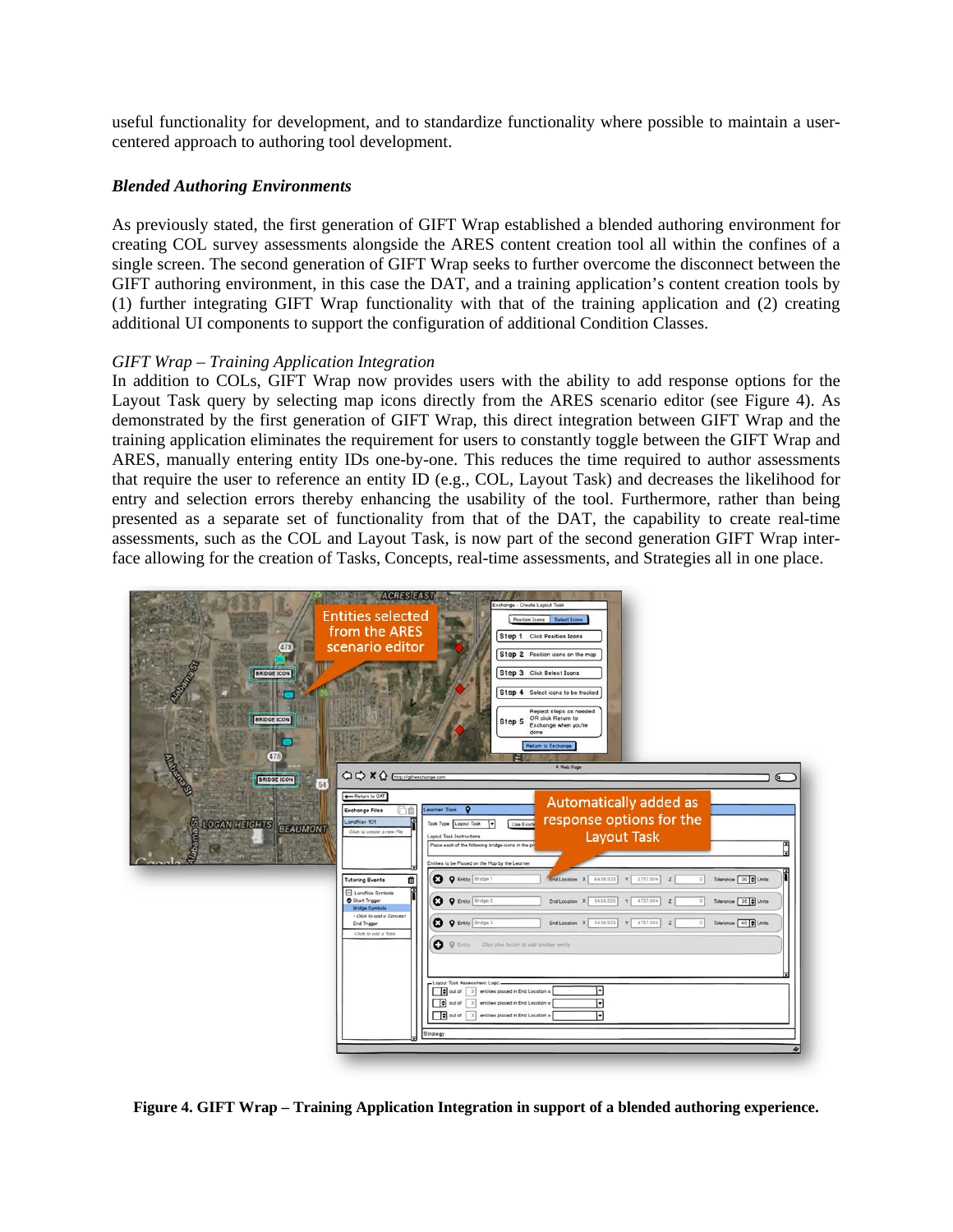#### *Overlay UI*

The first generation of GIFT Wrap presented the COL authoring UI directly alongside the ARES scenario editor within the same page (see Figure 1). While this was designed to support a one-screen solution, the GIFT Wrap UI expended a significant portion of the overall screen real estate available. In an effort to retain the one-screen design, create a framework that would support authoring additional Condition Classes, and improve the overall usability of the tool, an "overlay" UI was developed (see Figure 5). This new design includes the following benefits and features:

- The overlay is designed to be distinct from the background (i.e., a training application's content creation tools), in an effort to avoid confusion between the two environments.
- The overlay is presented on top of the underlying screen and may be repositioned as to not obscure or block access to content. It also avoids distortion or reduction of screen estate available for the training application's content creation tools.
- In an effort to guide the users through each step of authoring the Condition Class, the overlay is designed to provide a simple, visual guide (i.e., numbered steps) through the required sequence of actions. The design also allows the user to pause work with the Condition Class and easily switch to editing the training application's configuration (e.g., adjusting the location of icons on the ARES terrain map).
- The overlay presents only a sub-set of functionality (i.e., selecting icons) required to configure the Condition Class rather than all of the associated settings (e.g., query text, assessment logic) reducing the size requirement of the overlay and use of valuable screen space.



**Figure 5. GIFT Wrap overlay UI supporting an enhanced, blended authoring experience.**

Currently, the overlay design effectively supports configuring both the COL and Layout Task. Users can quickly alternate, or toggle, between interactions with the overlay and the ARES interface. In the nearterm development of GIFT Wrap, it will be easily expandable to accommodate other map-based assess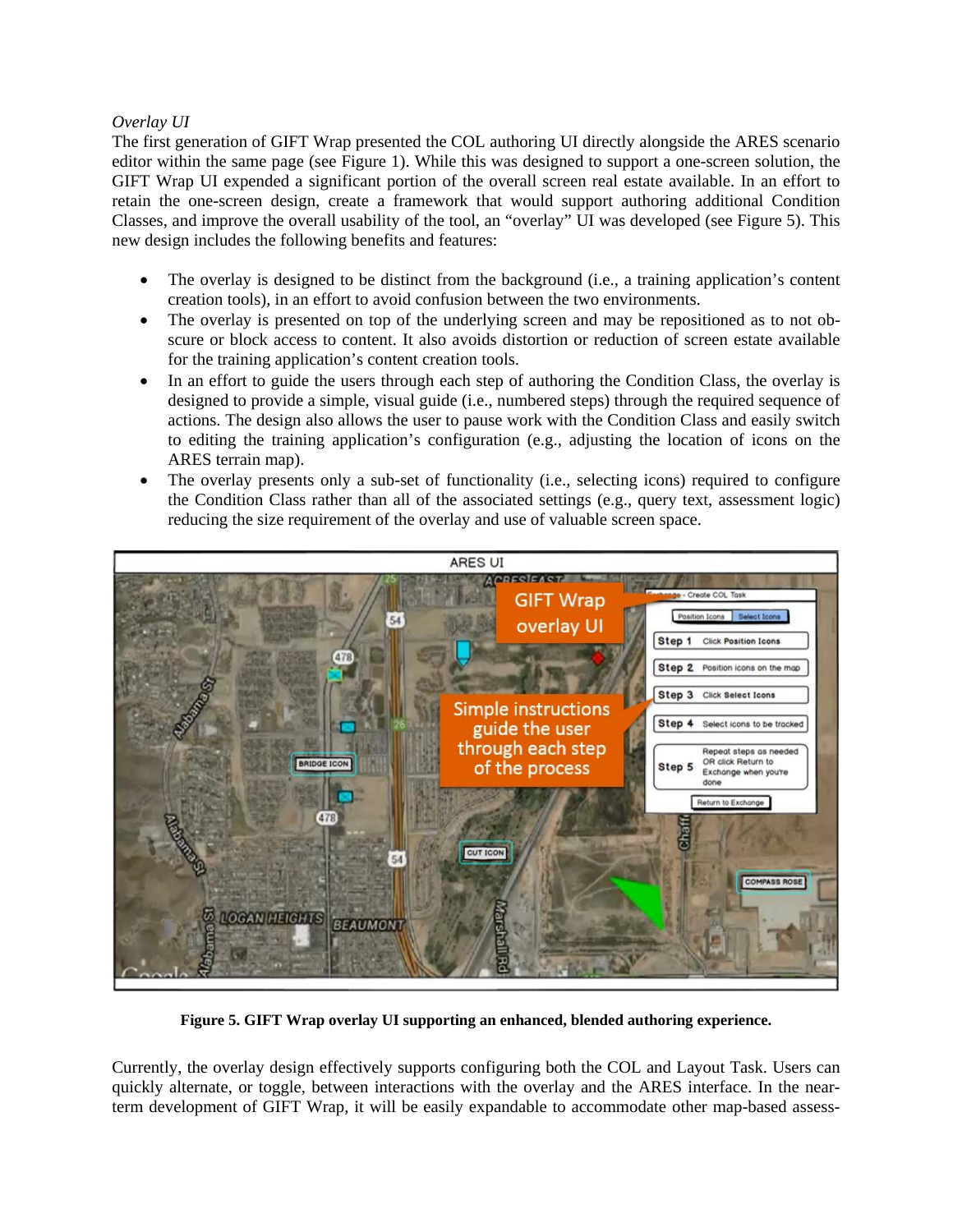ments associated with training applications such as Virtual Battlespace (VBS). In these instances, the assessment logic configured in GIFT Wrap will incorporate new data elements that will increase the complexity of measures configured in a DKF. These elements include interactions captured in first-person shooter type training applications where users control avatars in a virtual environment, and interact with scenario-based objects for the purpose of meeting task objectives. The movements and interactions across all entities and objects must be mapped for performing assessment type practices for tracking progress and identifying task deficiencies.

# **CONCLUSIONS AND RECOMMENDATIONS FOR FUTURE RESEARCH**

Building on the first generation of GIFT Wrap, the second generation prototype successfully added a new suite of functionality and enhanced many existing features. The new GIFT Wrap UI facilitates the development of DKFs that drive real-time assessments in a guided, step-through fashion. The interface requires no programming skills (e.g., Java programming, XML familiarity) to develop a valid DKF, with associated Condition Classes and Strategies. Next, the second generation of GIFT Wrap enhanced the blended authoring experience by supporting additional capabilities, such as the Layout Task, and by providing a user-friendly overlay UI easily extendible to authoring other map-based assessments.

While the second generation of GIFT Wrap was designed to accommodate existing DKF functionality and for use with the ARES training application, the overall framework of the tool was developed with an eye toward accommodating a wide variety of future Intelligent Tutoring Systems (ITS) functionality and other training applications. In the immediate future, GIFT Wrap research and development efforts will focus on incorporating additional DKF functionality, such as new Condition Classes (e.g., follow route) and Strategies (e.g., , survey assessments), and integration with VBS. This effort will require developing new features aimed at improving and streamlining the user experience associated with creating a DKF via the GIFT Wrap UI. It will also require investigating the potential assessments that are possible to implement within VBS, identifying those most useful to training developers, and prioritizing them for implementation. These findings will guide the expansion of GIFT Wrap authoring capabilities that incorporate these additional assessments including the corresponding UI features that promote an increasingly blended authoring environment.

Following near term research and development efforts, the focus will shift toward extending GIFTdelivered training into real-world environments. Authoring within a training application's content creation tools will be replaced with authoring within representations of real-world spaces via integration with technology such as Google Maps. For example, rather than the GIFT Wrap overlay UI being presented on top of a training application's content creation tools (e.g., VBS mission editor), it will be presented on top of a real-world map. This integration with live environments will essentially create a new training application, to which all GIFT Wrap authoring functionality could apply. Inputs driving real-time assessments that were previously captured from the virtual training environment will be replaced with realworld data from trainees participating in live exercises while being monitored using Bluetooth® and other wireless technology. User-interaction with GIFT via computer displays will be replaced by leveraging mobile and augmented reality technology to interface with trainees and provide a mechanism for delivering interventions (e.g., feedback, prompting). Together with existing GIFT capabilities, this new suite of technology will allow training developers to apply many of the same ITS approaches to more traditional training environments and provide support for Army trainees as they progress from the classroom environment all the way into the field.